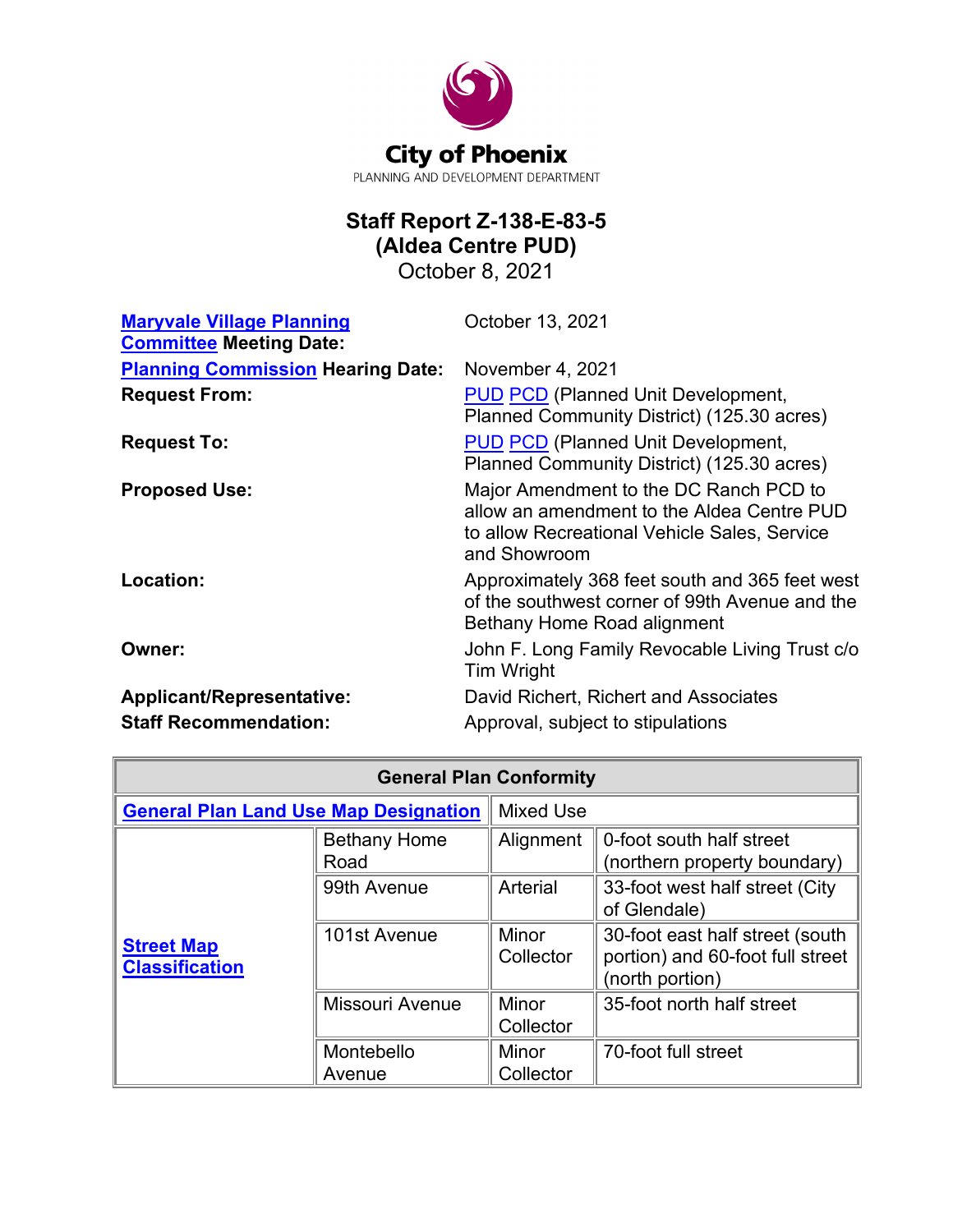*CELEBRATE OUR DIVERSE COMMUNITIES AND NEIGHBORHOODS CORE VALUE; CLEAN NEIGHBORHOODS; LAND USE PRINCIPLE: Facilitate the acquisition of vacant, underutilized and blighted parcels for appropriate redevelopment, compatible with the adjacent neighborhood character and adopted area plans.*

The PUD area contains several parcels that have long been vacant and the proposed addition of recreational vehicle (RV) sales as a permitted use is compatible with the stated goal of the Aldea Centre PUD to promote commercial and employment uses.

*STRENGTHEN OUR LOCAL ECONOMY CORE VALUE; JOB CREATION (EMPLOYERS); LAND USE PRINCIPLE: Support General Plan Land Use Map and zoning changes that will facilitate the location of employment generating uses in each of the designated employment centers..*

The proposed addition of RV sales as an allowable use is consistent with the goal of promoting commercial uses within the Aldea Centre PUD and is located near the Agua Fria Major Employment Center and the Loop 101 Freeway.

#### *BUILD THE SUSTAINABLE DESERT CITY CORE VALUE; TREES AND SHADE; DESIGN PRINCIPLE: Integrate trees and shade into the design of new development and redevelopment projects throughout Phoenix.*

The proposed performance standards for the RV sales use provides enhanced shading requirements which will reduce the urban heat island effect while also improving thermal comfort to site users and the surrounding neighborhood.

# **Applicable Plan, Overlays, and Initiatives**

**[Comprehensive Bicycle Master Plan](https://www.phoenix.gov/streetssite/Documents/Bicycle%20Master%20Plan/2014bikePHX_Final_web.pdf)** – See Background Item No. 8.

**[Complete Streets Guiding Principles](https://www.phoenix.gov/streets/complete-streets-program)** – See Background Item No. 9.

**[Tree and Shade Master Plan](https://www.phoenix.gov/parkssite/Documents/PKS_Forestry/PKS_Forestry_Tree_and_Shade_Master_Plan.pdf)** – See Background Item No. 10.

**[Zero Waste PHX](https://www.phoenix.gov/publicworks/reimagine)** – See Background Item No. 11.

| <b>Surrounding Land Uses/Zoning</b> |                                                            |                                |  |  |
|-------------------------------------|------------------------------------------------------------|--------------------------------|--|--|
|                                     | <b>Land Use</b>                                            | <b>Zoning</b>                  |  |  |
| On Site                             | Vacant land, multifamily residential,<br>office, warehouse | <b>PUD PCD</b>                 |  |  |
| <b>North</b>                        | Vacant land, agricultural, Grand Canal                     | A-1, PAD (City of<br>Glendale) |  |  |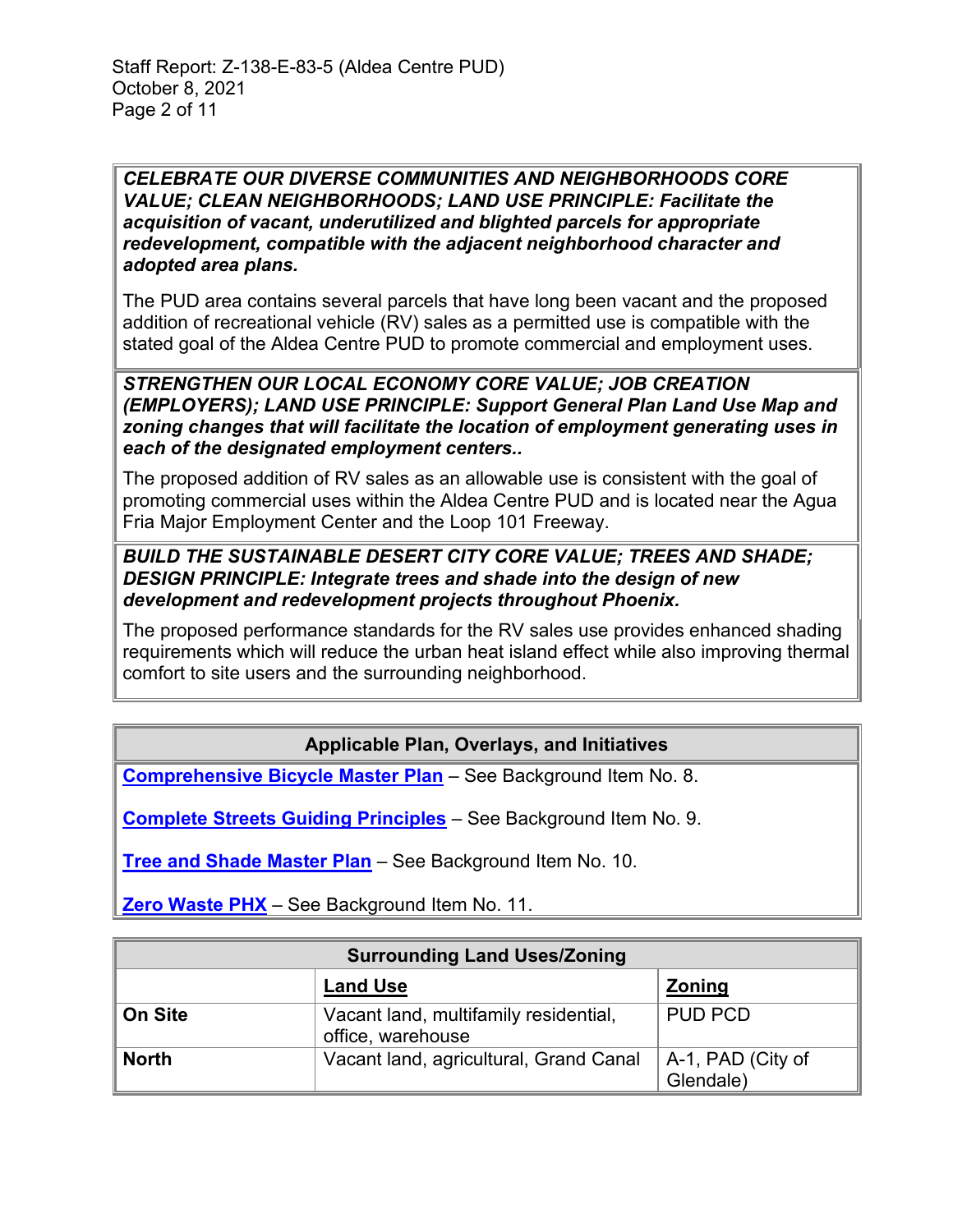| <b>Surrounding Land Uses/Zoning</b> |                                                  |                                  |  |  |
|-------------------------------------|--------------------------------------------------|----------------------------------|--|--|
|                                     | <b>Land Use</b>                                  | <b>Zoning</b>                    |  |  |
| <b>South</b>                        | Elementary school and multifamily<br>residential | R-3A PCD, R1-10<br><b>PCD</b>    |  |  |
| East (across 99th<br>Avenue)        | Commercial uses and warehousing                  | <b>PAD</b> (City of<br>Glendale) |  |  |
| <b>West</b>                         | Single-family residential                        | R1-10 PCD, RE-35                 |  |  |

#### **Background/Issues/Analysis**

#### SUBJECT SITE

1. This request is to rezone a 125.30-acre site located approximately 368 feet south and 365 feet west of the southwest corner of 99th Avenue and the Bethany Home Road alignment from PUD PCD (Planned Unit Development, Planned Community District) to PUD PCD (Planned Unit Development, Planned Community District). This request is a Major Amendment to the Aldea Centre PUD to include recreational vehicle sales, service and showroom as a permitted use with maintenance and outdoor storage as accessory uses within the PUD. The proposed site for the RV sales use is at the southwest corner of 99th Avenue and Montebello Avenue.

The PUD area is within the DC Ranch PCD. The DC Ranch PCD includes the square-mile area from Camelback Road on the south, Bethany Home Road on the north, 99th Avenue on the east, and the Roosevelt Irrigation District canal on the west. The PCD is divided into west and east sections along 103rd Avenue. The Aldea Centre PUD is in the DC Ranch East PCD.

2. The subject site has a General Plan Land Use Map designation of Mixed Use. The proposed additional use for RV sales in the PUD is consistent with this designation.

> The surrounding designations to the west are Residential 1 to 2 dwelling units per acre and Residential 3.5 to 5 dwelling units per acre. The General Plan Land Use Map designation to the south is Residential 3.5 to 5 dwelling units per acre and Residential 15+ dwelling units per acre. The designation to the north is Business Park (City of Glendale) and to the east is Planned Commercial (City of Glendale).



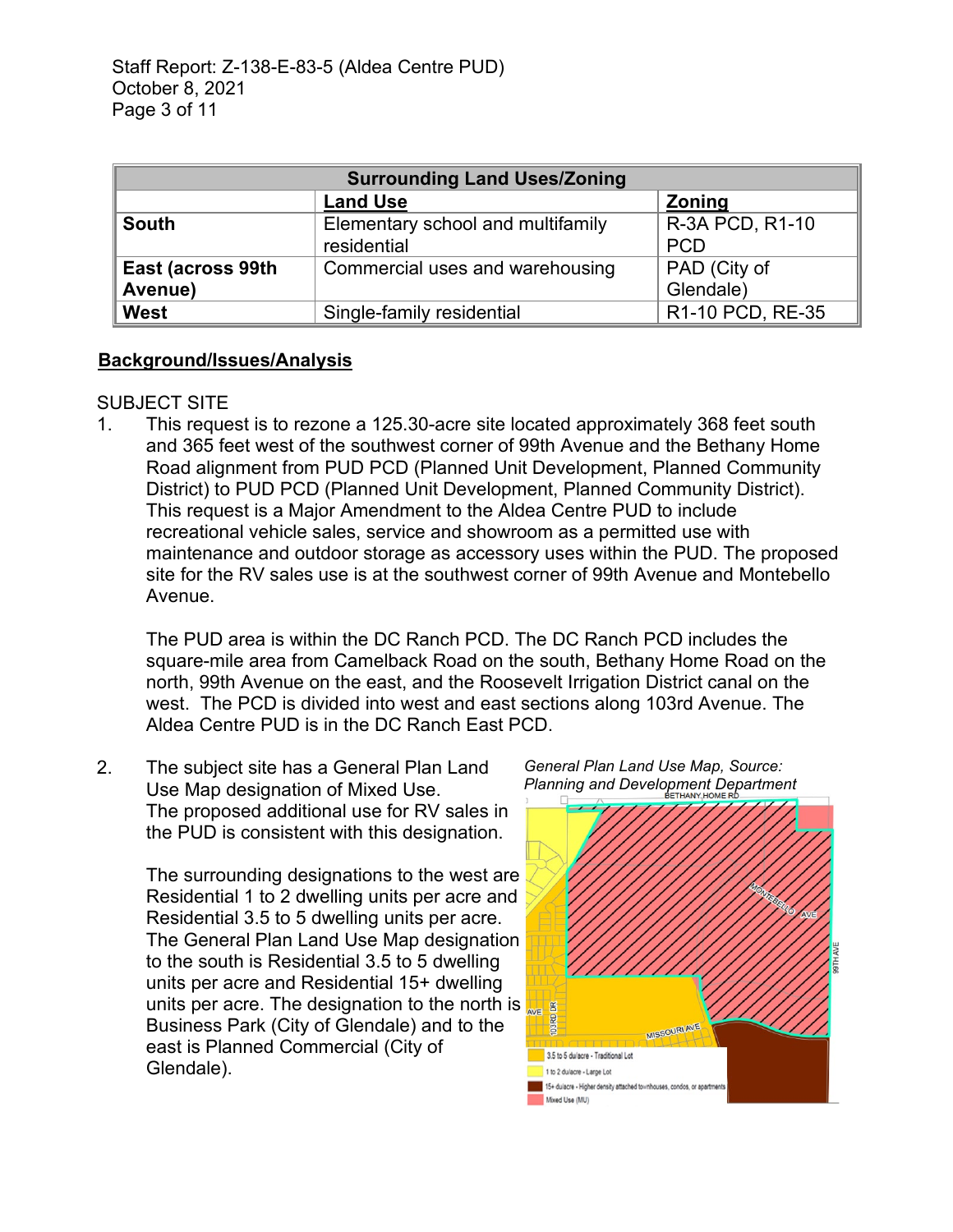# EXISTING CONDITIONS & SURROUNDING ZONING

3. The PUD area is generally bound by the Grand Canal at the Bethany Home Road alignment on the north; Missouri Avenue and the northern boundary of the Sonoran Sky Elementary School property on the south; 99th Avenue on the east; and 101st Avenue and the 103rd Avenue alignment, north of the school property, on the west. The northwest corner of the property is defined by a Roosevelt Irrigation District canal that cuts from southwest to northeast. There is a Salt River Property substation located at the southwest corner of 99th Avenue and the Bethany Home Road alignment that is not a part of the PUD area, which is zoned S-1 (Ranch or Farm Residence), RE-43 (One Family Residence) and RE-35 (One-Family Residence).

The PUD area contains vacant land, agricultural land, multifamily residences, office and warehouse uses. To the south is an elementary school zoned R1-10 PCD (Single-Family Residence District) and multifamily residences zoned R-3A PCD (Multifamily Residence District). To the east, in the City of Glendale, is a furniture store and warehouse zoned PAD (Planned Area Development). To the north, also in Glendale, is agricultural land zoned A-1 (Agricultural) and PAD (Planned Area Development). To the west are single-family residences zoned RE-35 (One-Family Residence) and R1-10 PCD (Single-Family Residence District). The proposed development site for the recreation vehicle sales use is at the southwest corner of 99th Avenue and Montebello Avenue, although the additional use would be permitted throughout the PUD area subject to the performance and development standards as proposed in this amendment.

4 The PUD is also approximately a quarter *Source: City of Phoenix General Plan 2015*mile from the Loop 101 Freeway and **D7TH AVE** AVE approximately half a mile from the Agua **HI66** Fria Employment Center, a City of **B3RD AVE** AVE 75TH AVE Phoenix designated Employment Center  $\overline{5}$ and the Algodón Major Employment  $\overline{\infty}$ Center as designated by the Maricopa **CAMELBACK** Association of Governments and as listed in the City of Phoenix General Plan. **INDIAN SCHOO** 

# **MAJOR EMPLOYMENT CENTERS**

Phoenix Designated Employment Centers Algodon

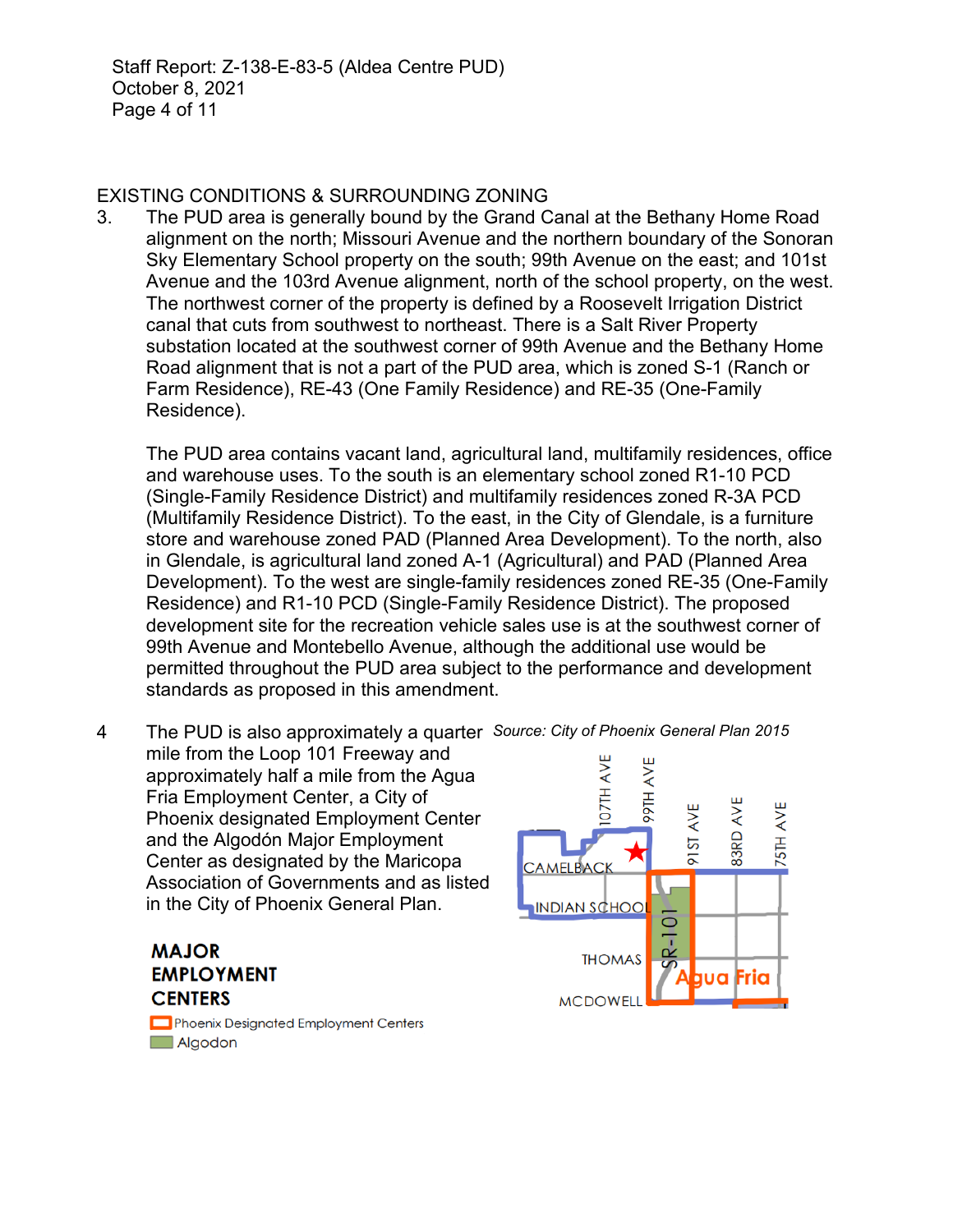#### APPROVAL AND AMENDMENT HISTORY

5. The PUD area is the last development phase of the DC Ranch PCD, an approximately 425-acre master planned community, initially approved by City Council on August 5, 1983 via Rezoning Case Nos. Z-138-83 and Z-139-83.

In 1985 City Council approved a Major Amendment to the DC Ranch PCD with Rezoning Case Nos. Z-138-A-83 and Z-139-A-83 for approximately 35 acres along Camelback Road for a mix of residential and commercial zoning designations.

In June of 1987 City Council approved a subsequent Major Amendment for approximately 131 acres of the PCD to allow a mix of residential and commercial uses, via Rezoning Case No. Z-138-B-83-5.

In December of 2009 City Council approved the Aldea Centre PUD PCD for 125.30 acres of the PCD to allow a mix of uses to including retail, office and multifamily residential uses via Rezoning Case No. Z-138-C-83-5.

A Minor Amendment to the Aldea Centre PUD was administratively approved August of 2017 for revisions to Section G.1.b. of the Performance Standards for Amusement Parks hours of operations and Section G.8. of the Development Standards for Walls and Fencing.

In July of 2019 City Council approved a Major Amendment to the Aldea Centre PUD via Rezoning Case No. Z-138-D-83-5 to allow a mix of uses including commercial, commerce park, and high-density multifamily residential.

# PROPOSAL

- 6. The proposal was developed utilizing the PUD zoning designation. The Planned Unit Development (PUD) is intended to create a built environment that is superior to that produced by conventional zoning districts and design guidelines. Using a collaborative and comprehensive approach, an applicant authors and proposes standards and guidelines that are tailored to the context of a site on a case by case basis. Where the PUD Development Narrative is silent on a requirement, the applicable Zoning Ordinance provisions will be applied.
- 7. Below is a summary of the proposed modified and additional standards for the subject site, as described in the attached Aldea Centre PUD Narrative date stamped September 2, 2021. This proposal is to add recreational vehicle and towable trailer sales as a permitted use within the PUD with outdoor storage and maintenance as accessory uses. This proposal does not change any other permitted uses or development standards as previously listed in the PUD.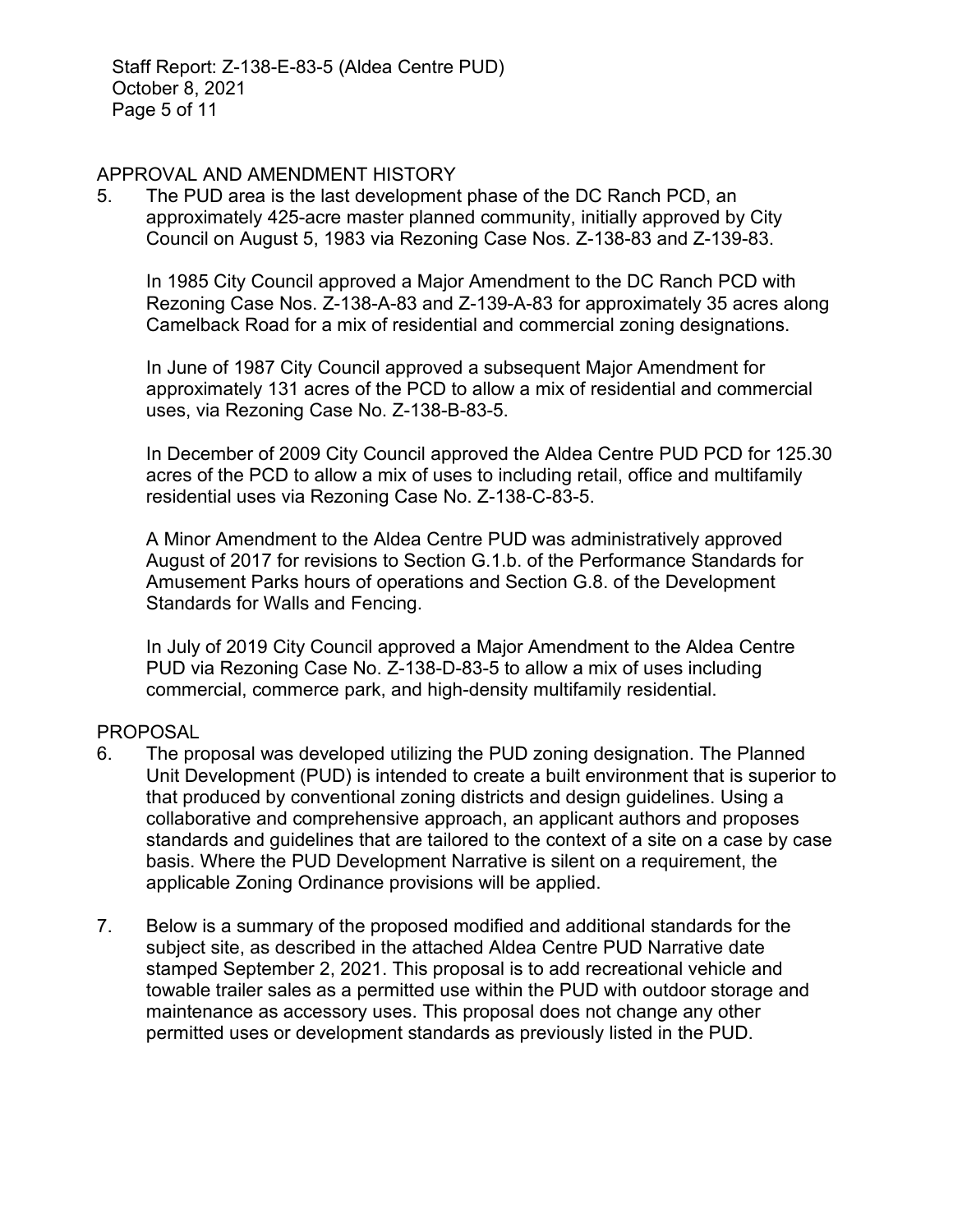To ensure that this use is compatible with the existing residential uses within and surrounding the PUD area, the proposal includes several performance standards for the primary and accessory uses:

- An acreage maximum, primary access to an arterial street, and orientation of loading docks, outdoor storage, maintenance and lighting away from existing residential uses are standards proposed to limit the impact of this use from residential uses. An outside public address, bell system or amplification system is prohibited, and vehicles are prohibited from being displayed on a raised pedestal.
- An enhanced landscape setback standard is proposed including 50% twoinch caliper and 50% three-inch caliper tree planting standard to ensure adequate shade and buffering. Display vehicles are also required to be enclosed by a wall, fence, hedge, or plantings.

The conceptual site plan and elevations included as an exhibit depict the subject site for the proposed use at the southwest corner of 99th Avenue and Montebello Avenue with driveways on 99th Avenue, Montebello Avenue and 101st Avenue. The site plan depicts existing detached sidewalks along 99th Avenue and Montebello Avenue and an attached sidewalk along 101st Avenue. The site plan shows the proposed showroom fronting 99th Avenue with the service areas and vehicle parking located towards 101st Avenue and landscaping surrounding the subject site.

# AREA PLANS, OVERLAY DISTRICTS, AND INITIATIVES

# 8. **[Comprehensive Bicycle Master Plan](https://www.phoenix.gov/streetssite/Documents/Bicycle%20Master%20Plan/2014bikePHX_Final_web.pdf)**

The City of Phoenix adopted the Comprehensive Bicycle Master Plan in 2014 to guide the development of its Bikeway System and supportive infrastructure. The Comprehensive Bicycle Master Plan supports options for both short- and long-term bicycle parking as a means of promoting bicyclist traffic to a variety of destinations. The PUD contains existing standards for bicycle parking for commercial and multifamily residential uses which remain unchanged for this request.

# 9. **[Complete Streets Guiding Principles](https://www.phoenix.gov/streetssite/Documents/CSDG_FINAL_CC_APPROVED.pdf)**

In 2014, the City of Phoenix City Council adopted the Complete Streets Guiding Principles. The principles are intended to promote improvements that provide an accessible, safe, connected transportation system to include all modes, such as bicycles, pedestrians, transit, and vehicles. To support these principles related to pedestrian connectivity and safety, Stipulation No. 1.c requires that where pedestrian pathways cross drive aisles, they shall be constructed of decorative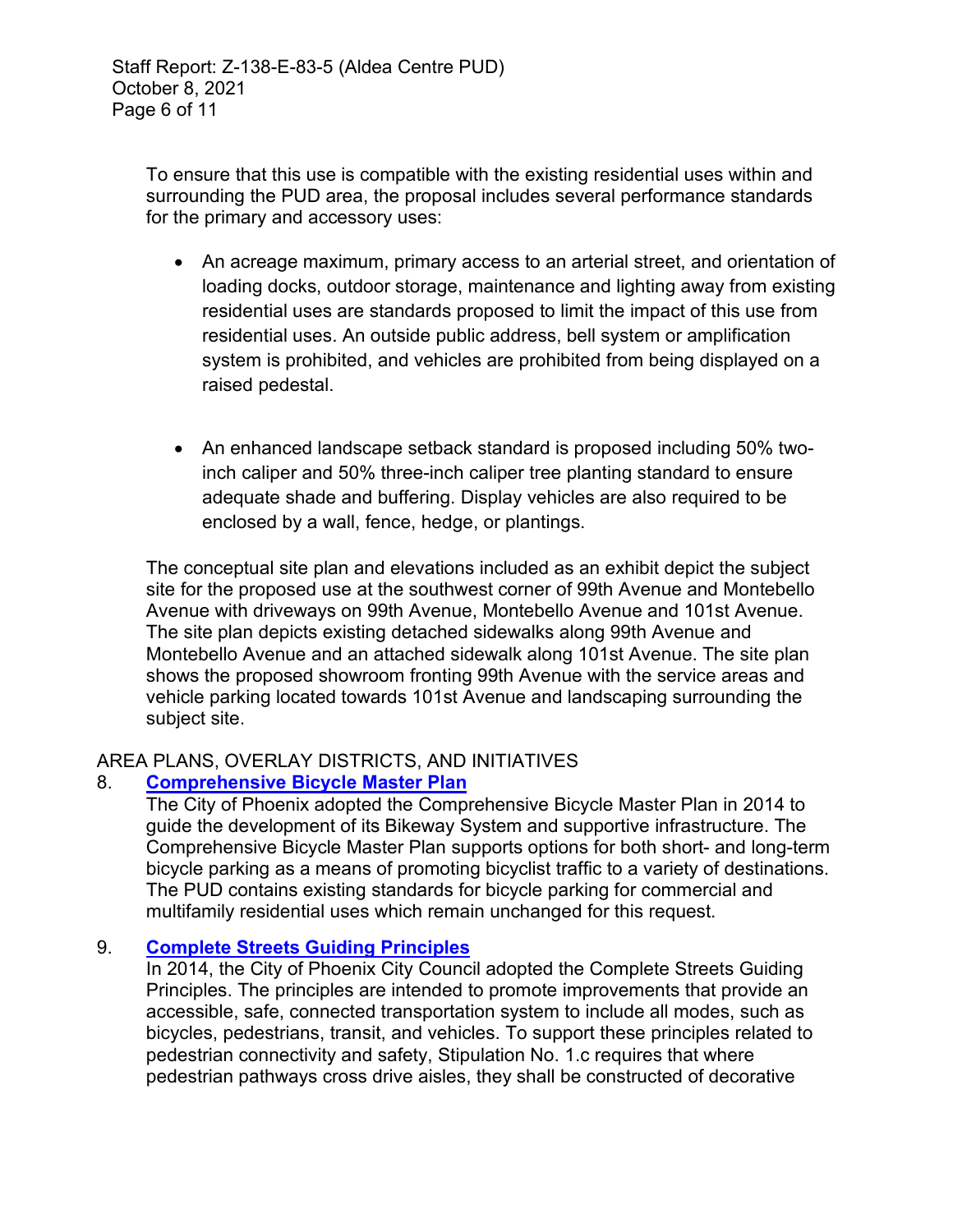Staff Report: Z-138-E-83-5 (Aldea Centre PUD) October 8, 2021 Page 7 of 11

pavers, stamped or colored concrete, or other pavement treatments that visually contrast with the adjacent parking and drive aisle surfaces.

#### 10. **[Tree and Shade Master Plan](https://www.phoenix.gov/parkssite/Documents/PKS_Forestry/PKS_Forestry_Tree_and_Shade_Master_Plan.pdf)**

The Tree and Shade Master Plan has a goal of treating the urban forest as infrastructure to ensure that trees are an integral part of the city's planning and development process. By investing in trees and the urban forest, the city can reduce its carbon footprint, decrease energy costs, reduce storm water runoff, increase biodiversity, address the urban heat island effect, clean the air, and increase property values. In addition, trees can help to create walkable streets and vibrant pedestrian places. The proposal includes an enhanced landscape setback that is above the City of Phoenix Zoning Ordinance standards and 50% two-inch caliper and 50% three-inch caliper tree planting standard is addressed in Stipulation No.1.b.

#### 11. **[Zero Waste PHX](https://www.phoenix.gov/publicworks/reimagine)**

The City of Phoenix is committed to its waste diversion efforts and has set a goal to become a zero-waste city, as part of the city's overall 2050 Environmental Sustainability Goals. One of the ways Phoenix can achieve this is to improve and expand its recycling and other waste diversion programs. Section 716 of the Phoenix Zoning Ordinance establishes standards to encourage the provision of recycling containers for multifamily, commercial and mixed-use developments meeting certain criteria. The proposed project will be subject to the City of Phoenix waste collection and recycling requirements.

#### COMMUNITY INPUT SUMMARY

12. At the time this staff report was written, staff has not received any correspondence from members of the public regarding this request.

#### INTERDEPARTMENTAL COMMENTS

- 13. The Phoenix Fire Department has noted that they do not anticipate any problems with this case and that the site and/or buildings shall comply with the 2018 Phoenix Fire Code.
- 14. The City of Phoenix Water Services Department has noted that field verification may be necessary to determine if water services are active at the site, the site may require an industrial wastewater pretreatment device, and water capacity is a dynamic condition that can change over time due to a variety of factors.
- 15. The Public Transit Department requested right-of-way dedication and construction of a bus stop pad along southbound 99th Avenue south of Montebello Avenue and that where pedestrian pathways cross drive aisles, the pathways are constructed of decorative pavers, stamped or colored concrete, or other pavement treatments that visually contrast with the adjacent parking and drive aisle surfaces. These requirements are addressed in Stipulation Nos. 1.c and 2.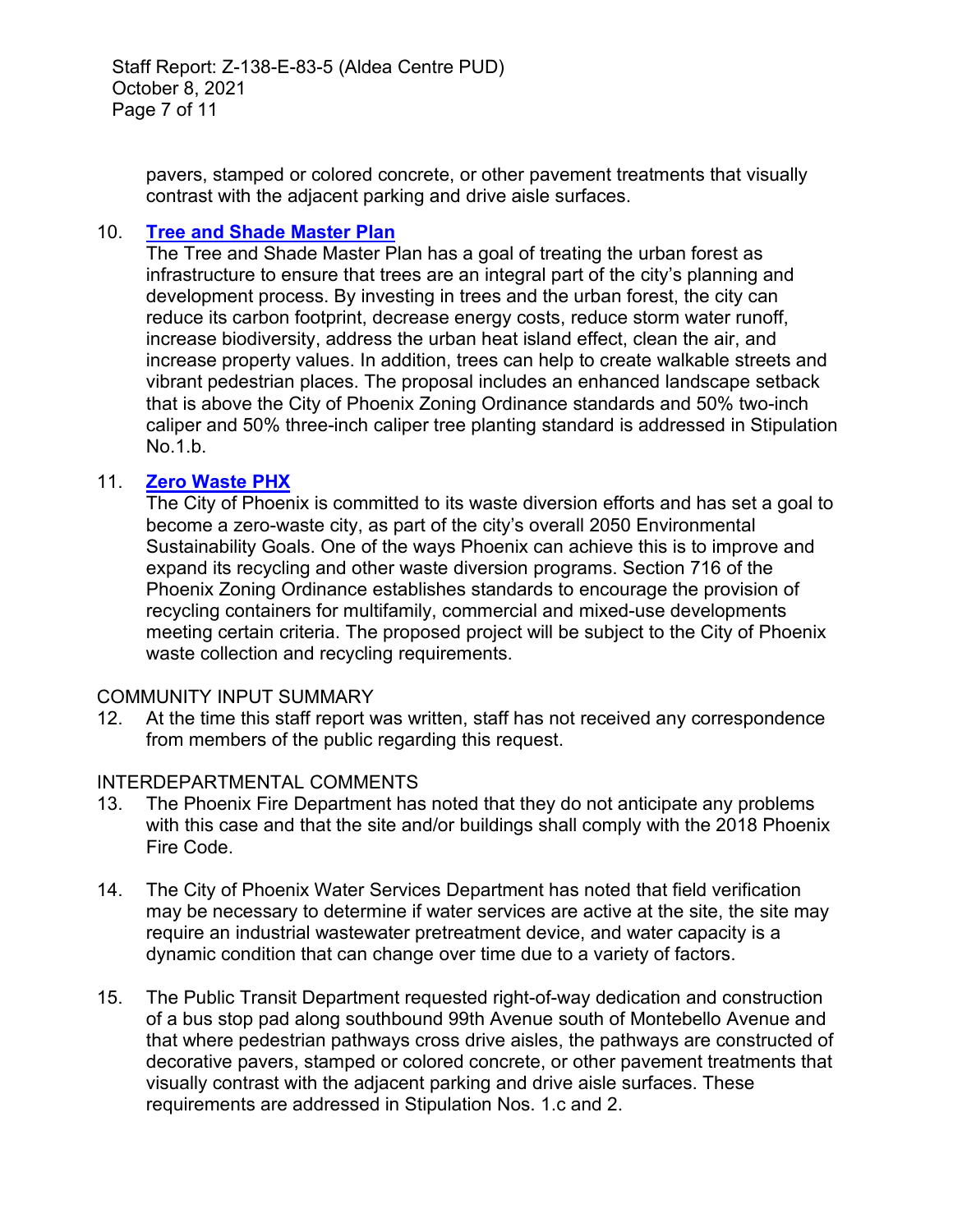- 16. The Street Transportation Department requested that all street improvements be made to current ADA guidelines, that the applicant provide a Traffic Impact Study, and that a Master Street Plan be submitted. These requirements are addressed in Stipulation Nos. 3 through 5.
- 17. The Aviation Department requires that the property owner record a Notice to Prospective Purchasers of Proximity to Airport to disclose the existence, and operational characteristics of the Glendale Airport to future owners or tenants of the property and that the project receive a No Hazard Determination from the FAA. These are addressed in Stipulation Nos. 6 and 7.

#### **OTHER**

- 18. The site has not been identified as being archaeologically sensitive. However, in the event archaeological materials are encountered during construction, all ground disturbing activities must cease within 33-feet of the discovery and the City of Phoenix Archaeology Office must be notified immediately and allowed time to properly assess the materials. This is addressed in Stipulation No. 8.
- 19. As a condition of the site's original DC Ranch PCD zoning approval in 1983 and subsequent amendments, all remaining PCD zoning stipulations and conditions will apply and be carried forward with this approval, including the cap on the number of units permitted to be developed. The original PCD requirements are detailed in Stipulation Nos. 9 and 10.
- 20. Development and use of the site is subject to all applicable codes and ordinances. Zoning approval does not negate other ordinance requirements. Other formal actions such as, but not limited to, zoning adjustments and abandonments, may be required.

#### **Findings**

- 1. The proposed recreational vehicle sales use is consistent with the goals of the Aldea Centre PUD to promote commercial and employment uses
- 2. This proposal provides for additional employment options in the Maryvale Village and is located near a Major Employment Center.
- 3. The proposal for the RV sales use includes several development standards that exceed conventional Zoning Ordinance standards such as increased landscape and shading standards.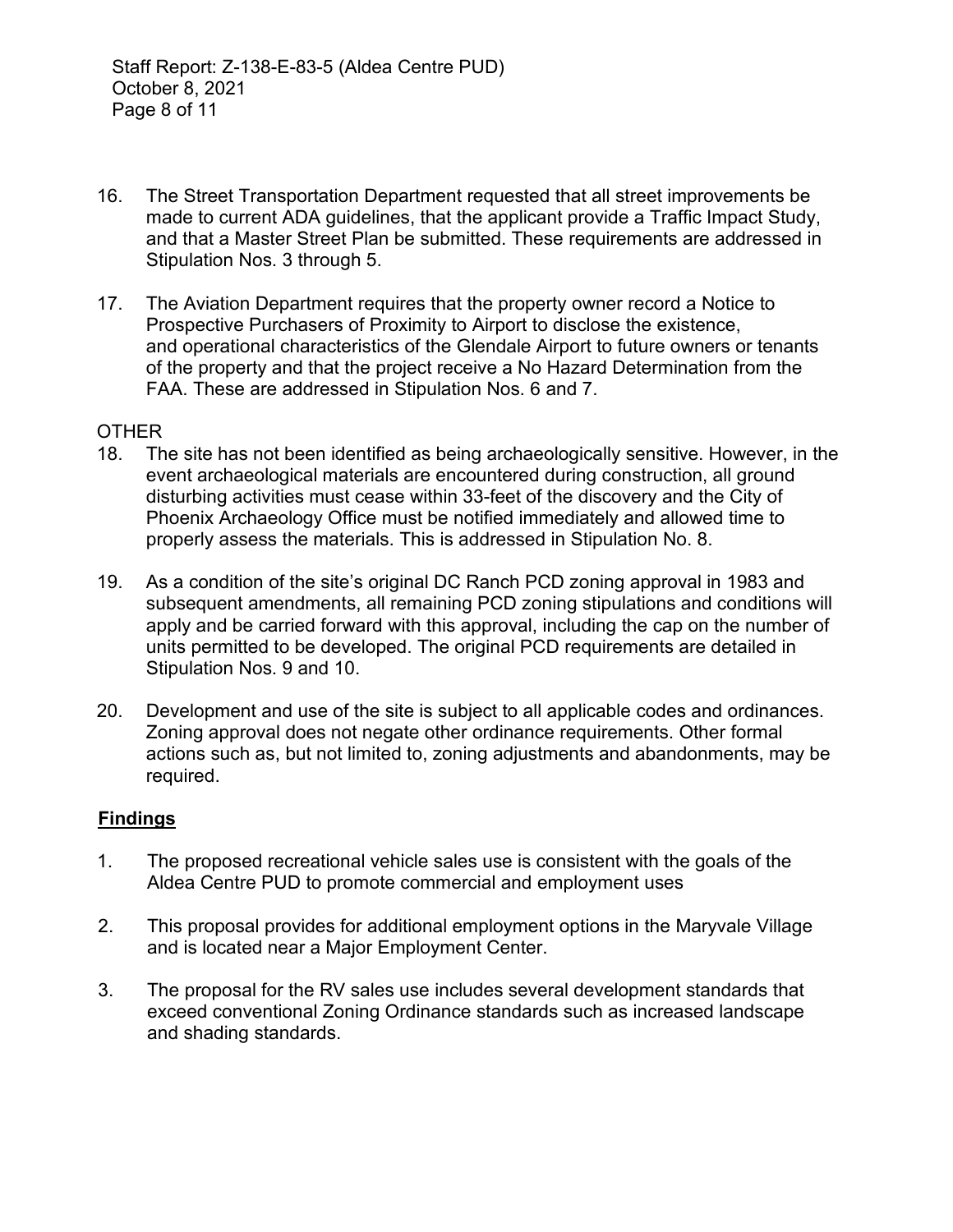#### **Stipulations**

- 1. An updated Development Narrative for the Aldea Centre PUD reflecting the changes approved through this request shall be submitted to the Planning and Development Department within 30 days of City Council approval of this request. The updated Development Narrative shall be consistent with the Development Narrative date stamped September 2, 2021, as modified by the following stipulations:
	- a. Front cover: Revise the date information on the cover page to the following:

Major Amendment Z-183-E-83 Submitted: March 18, 2021 2nd Submittal: June 30, 2021 Hearing Draft: September 2, 2021 City Council Adopted: [Add Adoption Date]

- b. Page 35, Performance Standards for Recreational Vehicle and Towable Trailer Sales, Standard No. 3: Update the minimum caliper size to 50% 2 inch caliper and 50% 3-inch caliper for the landscape setback.
- c. Page 36, Performance Standards for Recreational Vehicle and Towable Trailer Sales, add the following language as Standard No. 8: Where pedestrian pathways cross drive aisles, they shall be constructed of decorative pavers, stamped or colored concrete, or other pavement treatments that visually contrast with the adjacent parking and drive aisle surfaces, as approved by the Planning and Development Department.
- 2. The developer shall dedicate right-of-way and construct a bus stop pad along southbound 99th Avenue south of Montebello Avenue. The bus stop pad shall be constructed according to City of Phoenix Standard Detail P1260 with a minimum depth of 10 feet. The bus stop pad shall be spaced from the intersection according to City of Phoenix Standard Detail P1258. Trees shall be placed to provide 50 percent shade coverage to the bus stop pad at full maturity, as approved by the Planning and Development Department.
- 3. The developer shall construct all streets within and adjacent to the development with paving, curb, gutter, sidewalk, curb ramps, streetlights, median islands, landscaping and other incidentals, as per plans approved by the Planning and Development Department. All improvements shall comply with all ADA accessibility standards.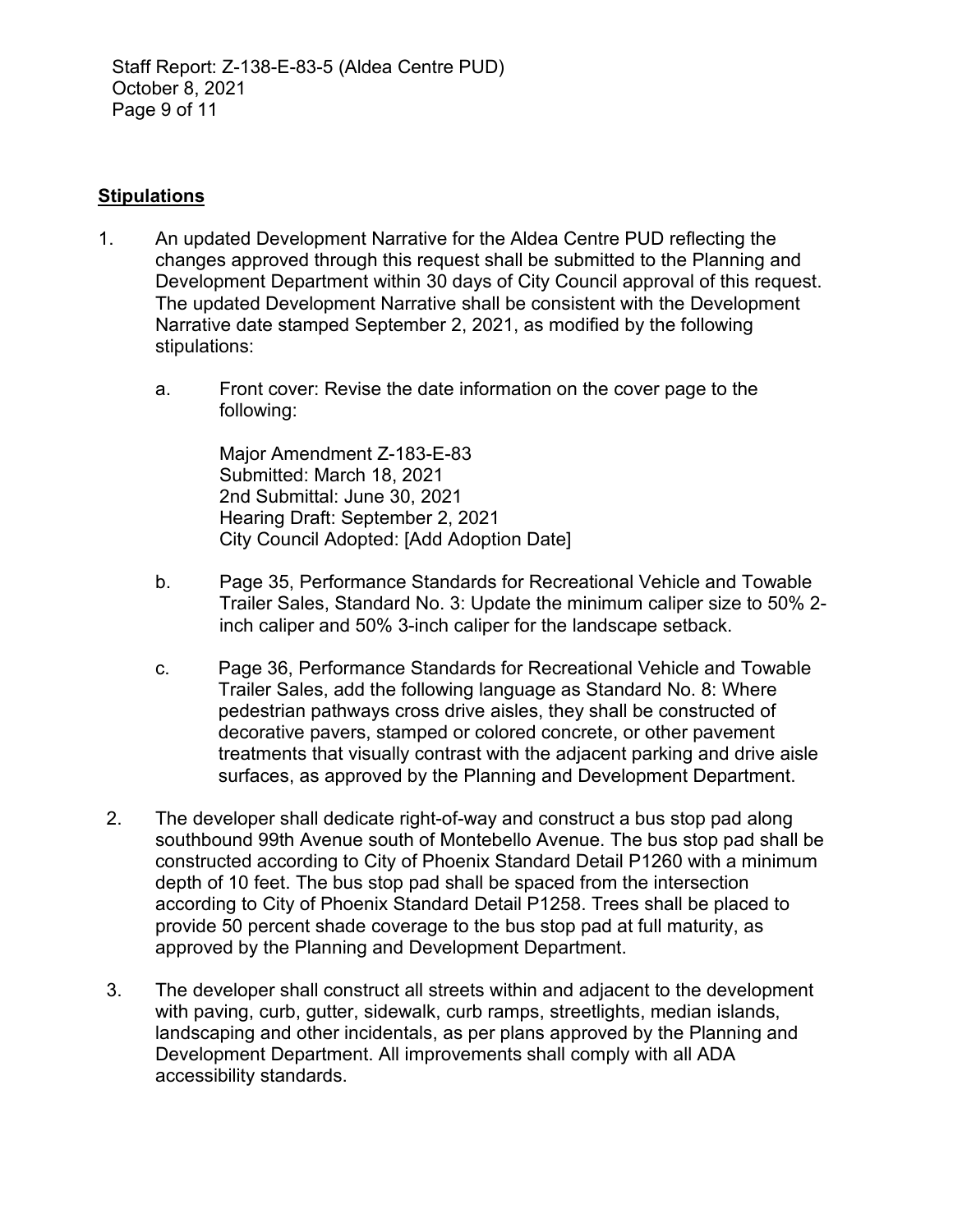- 4. A traffic impact study shall be reviewed and approved by the Street Transportation Department prior to preliminary site plan approval. The applicant shall be responsible for any dedications and required improvements as recommended by the approved study, as approved by the Planning and Development Department.
- 5. A Master Street Plan showing all public arterial and collector streets shall be submitted to the Street Transportation and Planning and Development Departments for review and approval.
- 6. The developer shall record a Notice to Prospective Purchasers of Proximity to Airport in order to disclose the existence and operational characteristics of Glendale Municipal Airport (GEU) to future owners or tenants of the property.
- 7. The developer shall provide a No Hazard Determination for the proposed development from the FAA pursuant to the FAA's Form-7460 obstruction analysis review process, prior to construction permit approval, as per plans approved by the Planning and Development Department.
- 8. In the event archaeological materials are encountered during construction, the developer shall immediately cease all ground-disturbing activities within a 33- foot radius of the discovery, notify the City Archaeologist, and allow time for the Archaeology Office to properly assess the materials.

#### **PCD Stipulations**

- 9. The total number of residential units within the DC Ranch (East) PCD shall not exceed 1,868 units.
- 10. The DC Ranch PCD master plans for the PCD shall be updated to reflect approval of this amendment if applicable, as approved by the Planning and Development Department.

# **Writer**

Sarah Stockham October 8, 2021

# **Team Leader**

Samantha Keating

# **Exhibits**

Sketch Map Aerial Map Site Plan date stamped May 7, 2021 Elevations date stamped May 7, 2021 (4 pages)